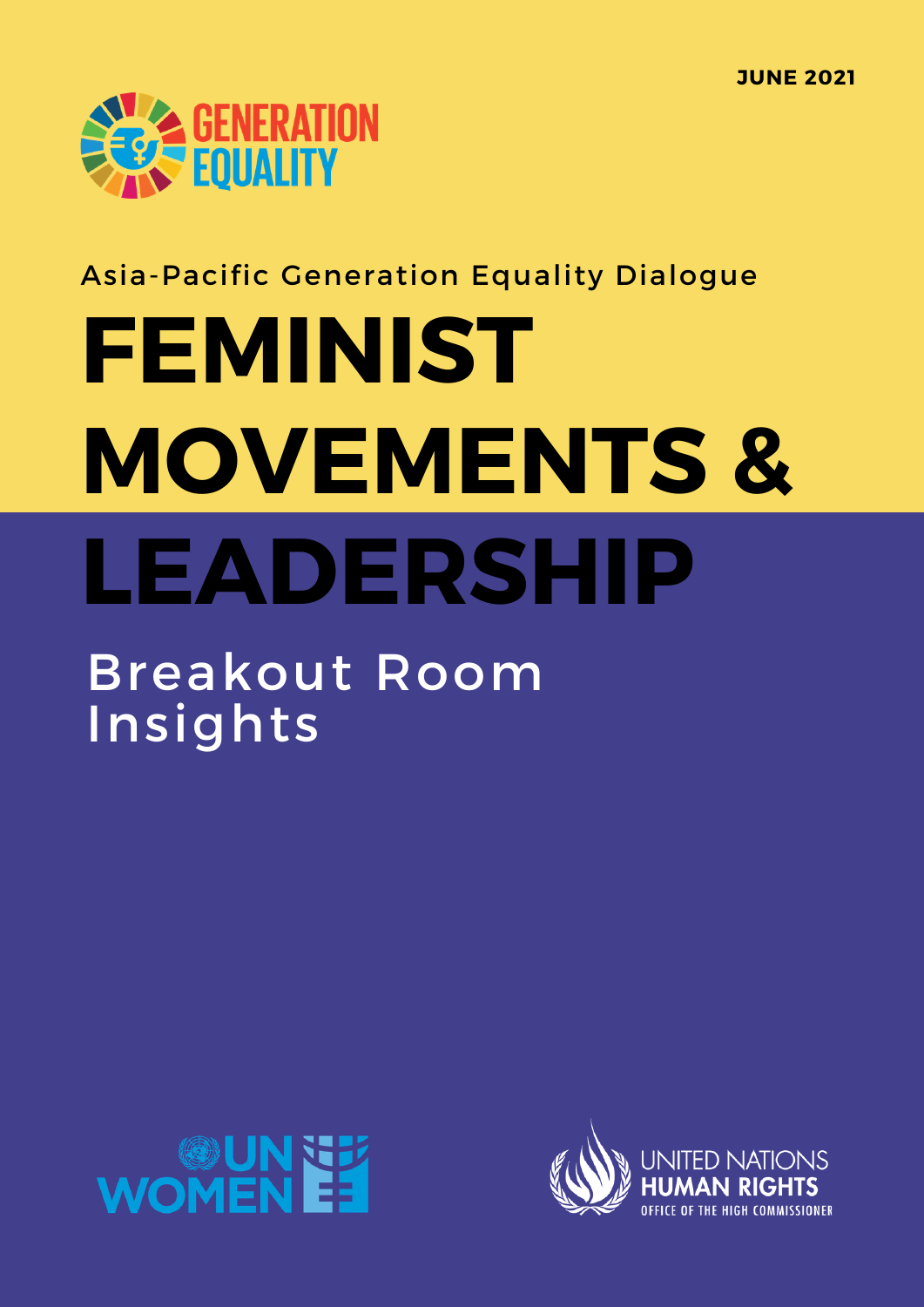**ACTION ROOM 1:** FUND AND SUPPORT FEMINIST AND WOMEN-LED ORGANIZATIONS, FUNDS, ACTIVISTS AND MOVEMENTS

**Facilitator: Nikita Patodia** Programme Officer - Strategic Partnerships Women's Fund Asia

**Discussant 1: Sivananthi Thanenthiran** Executive Director Asian-Pacific Research and Resource Centre for Women (ARROW) **Discussant 2: Wangshu Lian** Co-Director Common Language

WE HAVE AN OPPORTUNITY TO THEN COLLECTIVELY DISCUSS AND IDENTIFY:

(i) 2-3- Priority actions for this region for the next 5 years (based on the area of discussion) – and we can link these recommendations to other concerns for women and girls

(ii) Up to 2 recommendations of: (a) strategies and/or (b) opportunities for strengthening multi-stakeholder intra-regional collaboration and collective action. It would be good to be clear on which kinds of collaboration will be key

## **KEY INSIGHTS FROM THE BREAKOUT GROUP DISCUSSION:**

**INSIGHT 1**

Deprioritisation of the Asia-Pacific as a region over the past two decades for funding as we are seen as a region that has made economic progress (a success story esp. in China), but this is not substantive and representative. There are also regionally unique gender inequalities due to patriarchal and feudal systems that reflect in political and economic systems. Graduation from LDCs to MICs also informs funding from certain channels (limited interrogation of the quality of this 'success') but this is inaccurate often

### **INSIGHT 2**

Much of funding that came to the region also came mainly through INGOs and this funding now needs to come with a decolonizing approach- and is appropriated largely by INGOs or organizations defined as 'international', a term that excludes organizations headquartered in the global south (self-led and movement-based)

#### **INSIGHT 3**

There is also less funding so on 'rights' work e.g. Comprehensive Sexuality Education, LGBTQI protections and rights etc. including investments to advance legal frameworks to advance these rights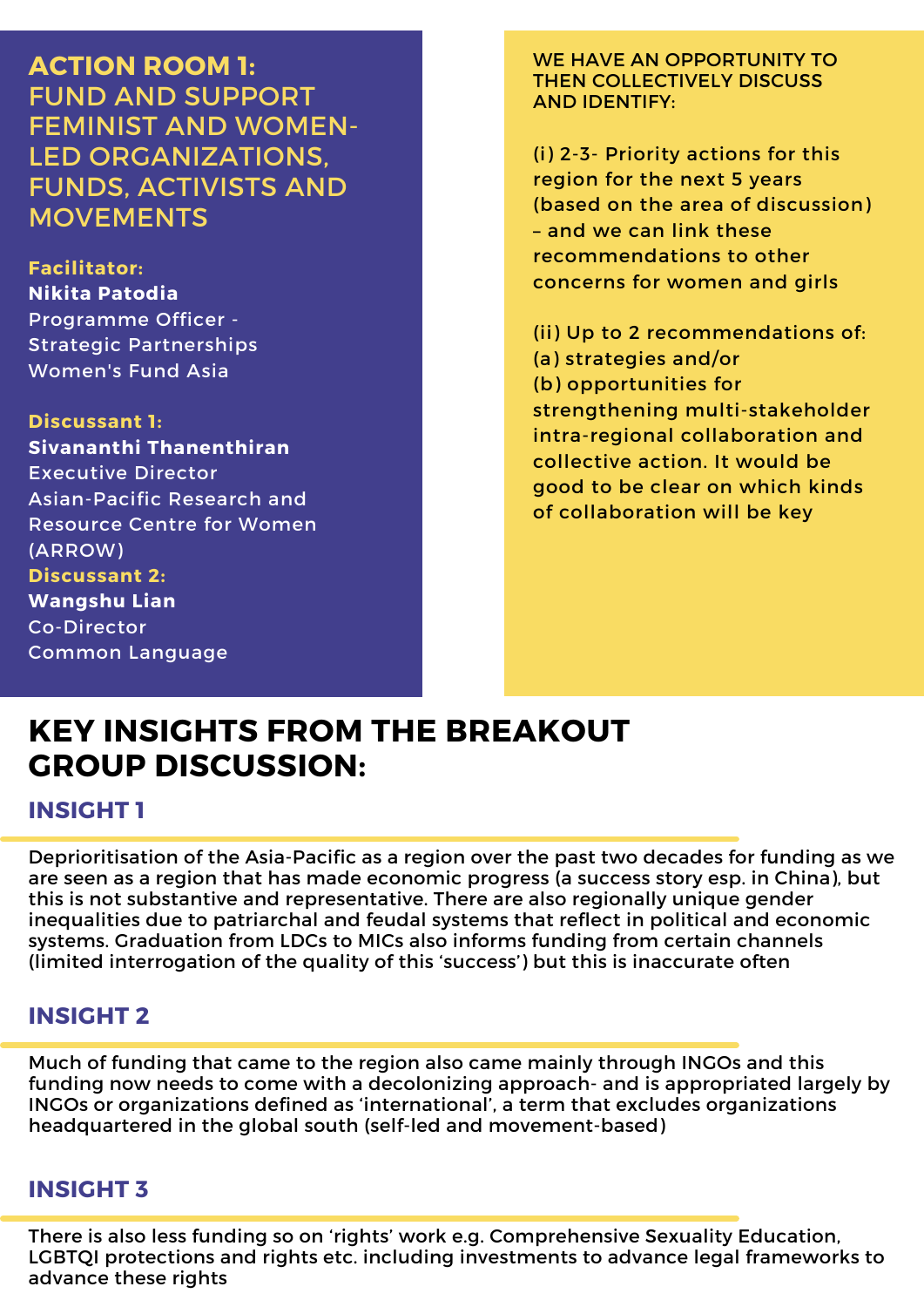#### **INSIGHT 4**

This has implications on funding to institutions that should be receiving funding to administer/draw accountabilities on Human Rights (and the strengthening of their infrastructure)

#### **INSIGHT 5**

Need to strengthen accountability of governments at the regional level (to counter the 'slow and uneven' nature of progress) e.g. through the APR-CEM and we can consider this for the GEF in Asia-Pacific

#### **INSIGHT 6**

Traditional funding is through global north intermediaries channelling funding to the global south, and we need alternatives to the current linear, less inclusive, less participatory approaches to grant-making

## **KEY RECOMMENDATIONS FROM THE BREAKOUT GROUP DISCUSSION:**

#### **RECOMMENDATION 1**

Funding community needs to look at gaps in A-P region and increase the quality and quantity of funding in the region, especially principally dedicated to gender equality, that is directly going to self-led feminist groups rooted in the Asia Pacific region, including to women's funds who fund grassroots groups, particularly for rights-based issues.

#### **RECOMMENDATION 2**

Increased funding firmly rooted in feminist principles i.e. redistributing power to those who are marginalised and discriminated against (in mainstream discourses, access to resources).

#### **RECOMMENDATION 3**

Donor community needs to learn about participatory grant-making (PGM) and other inclusieve modalities and develop these in consultation with local activists. groups, and women's funds/feminist funds in the region who are already practicing participatory programming - learn from feminist activists and groups while also moving money to them.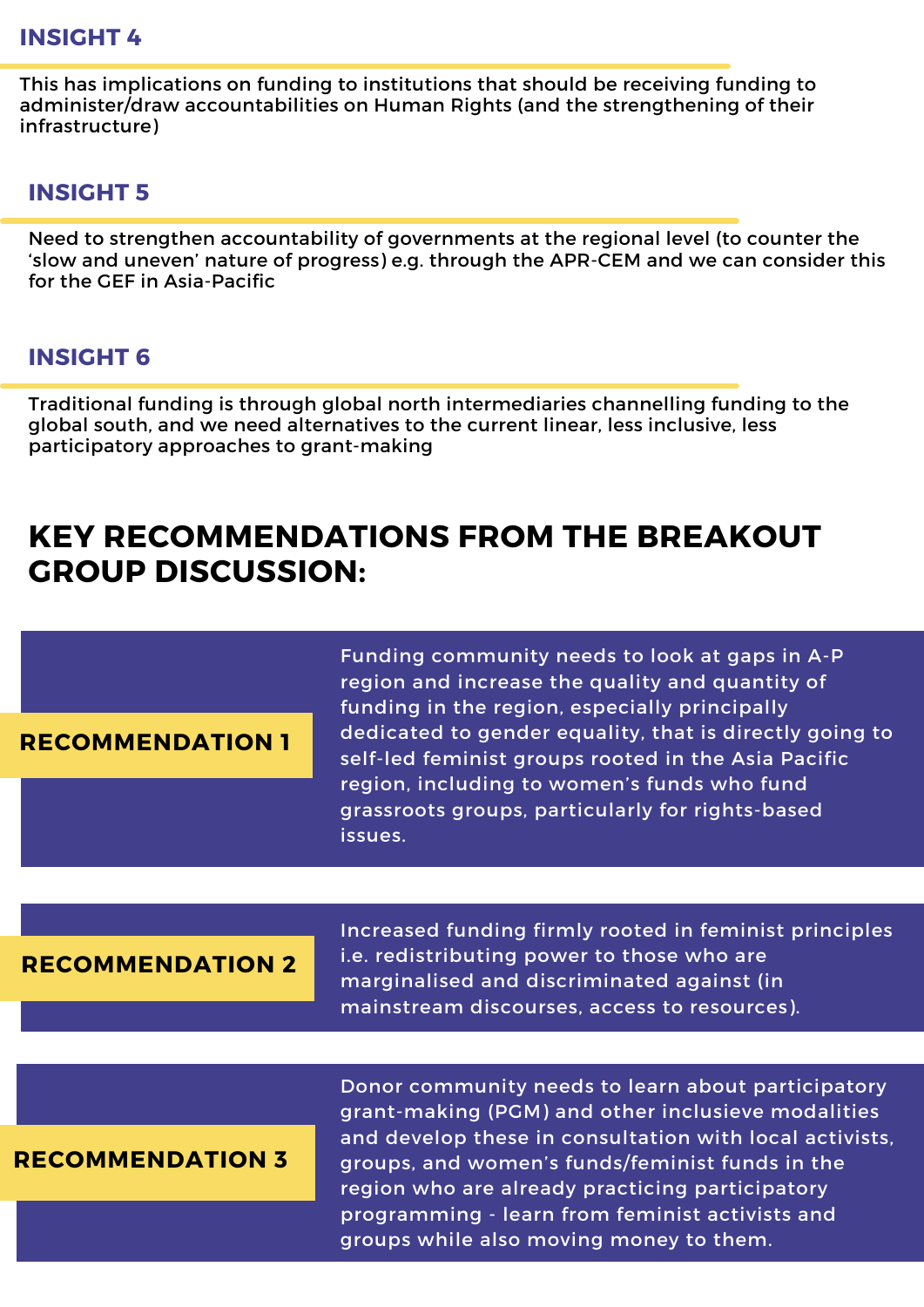#### **RECOMMENDATION 4**

Feminist and human rights values -based funding with an intersectional approach is the only way forward. With a decolonial lens towards money and shifting power dynamics between 'grant-makers' and 'grant receivers', moving towards why marginalised groups continue to be persecuted economically.

#### **RECOMMENDATION 5**

Funders need to work with communities and leaders to understand what they are doing wrong and course-correct by shift their internal and external strategies - and change the linear and nonparticipatory traditional approaches (recognising diversity in operating contexts; we can work with national representative offices of these grantors)

#### **RECOMMENDATION 6**

Build the leadership of young activists - as part of overall efforts to redistribute power dynamics, promote meaningful participation and strengthened accountabilities.

#### **RECOMMENDATION 7**

With these above recommendations, can consider using key UN bodies/mechanisms to serve shifting power and continue collaboration, with an aim to strengthen state accountability to their Human Rights commitments.

#### **RECOMMENDATION 8**

Donor community and IN bodies need to take their role much more seriously and substantively in strengthening accountability of governments at the regional level, consider mechanisms to use at different levels e.g. regional mechanism (a good example - APR-CEM initiated by APWLD) for the GEF in Asia-Pacific, or alternatives (where these dialogues can continue to take place).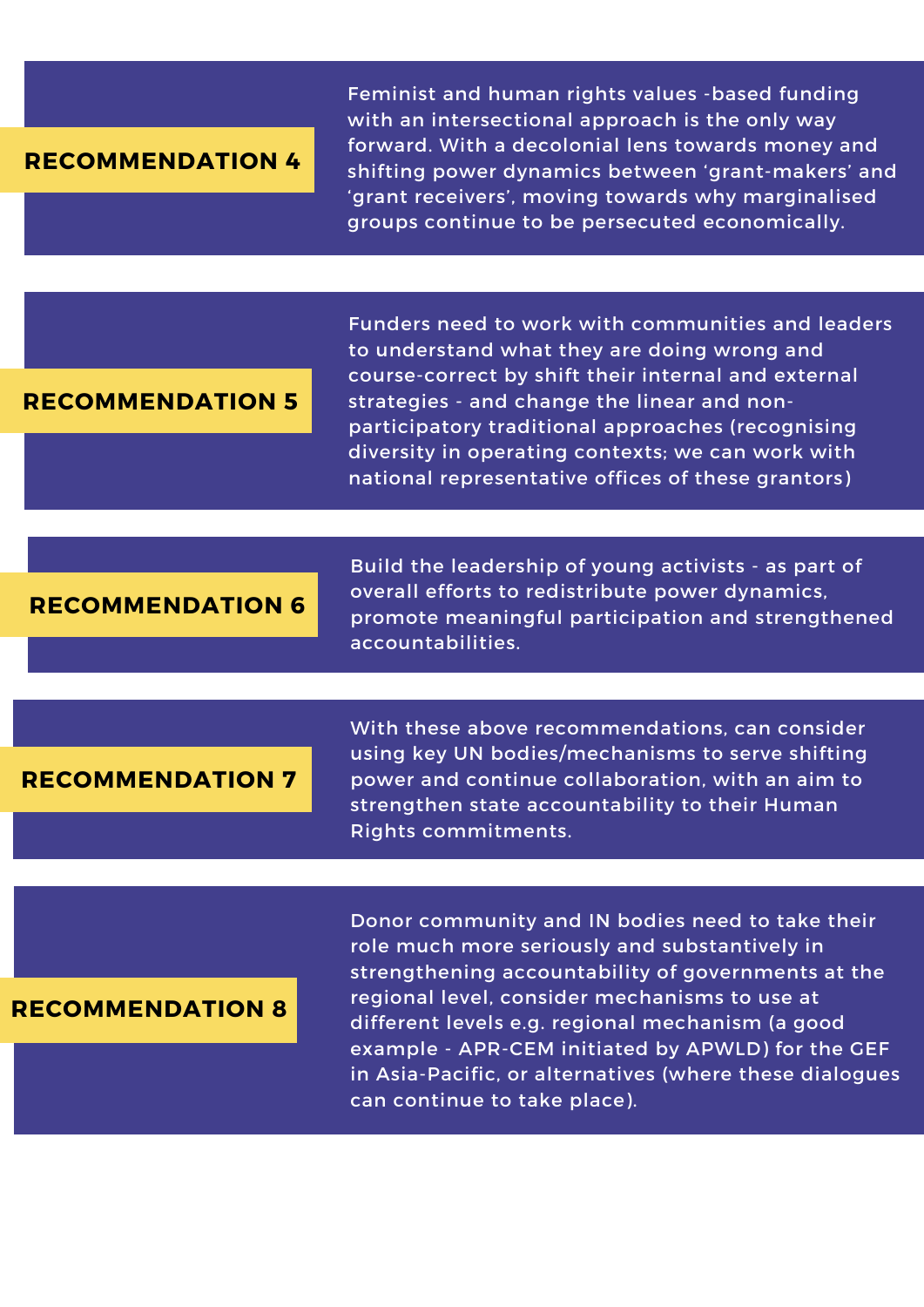**ACTION ROOM 2:** CREATE, EXPAND AND PROTECT CIVIC SPACE FOR FEMINIST ACTION AND ORGANIZING

**Facilitator: Cynthia Veliko** Regional Representative OHCHR Regional Office for South-East Asia

**Discussant 1: Rachana Bunn** Director and Co-Founder Klahaan **Discussant 2: Sharanya Sekaram** Program Manager The Grassrooted Trust and Co-Founder of Everystory Sri Lanka WE HAVE AN OPPORTUNITY TO THEN COLLECTIVELY DISCUSS AND IDENTIFY:

(i) 2-3- Priority actions for this region for the next 5 years (based on the area of discussion) – and we can link these recommendations to other concerns for women and girls

(ii) Up to 2 recommendations of: (a) strategies and/or (b) opportunities for strengthening multi-stakeholder intra-regional collaboration and collective action. It would be good to be clear on which kinds of collaboration will be key

## **KEY INSIGHTS FROM THE BREAKOUT GROUP DISCUSSION:**

#### **INSIGHT 1**

Women and non-binary people face singificant challenges in participating in political, economic and social life, as equal partners with men. Restrictions on freedom of expression and freedom of assembly, inequality and gender-based violence are increasing in the region. The ability of WHRD and feminist organizations to reverse these trends is challenged by conservative funding modalities that limits women's opportunities to mobilize.

#### **INSIGHT 2**

Sociocultural norms are hampering gender equality and meaningful participation, and there is insufficient discussion on intersectional feminism. Attitudinal and behavioural change that combats harmful social norms and to break taboos is needed for greater gender equality and more participation of women and no-binary people in all areas of life.

#### **INSIGHT 3**

As a movement we are sometimes less inclusive than we think and it is important that we ensure spaces are truly inclusive and that we always talk to those we claim to represent.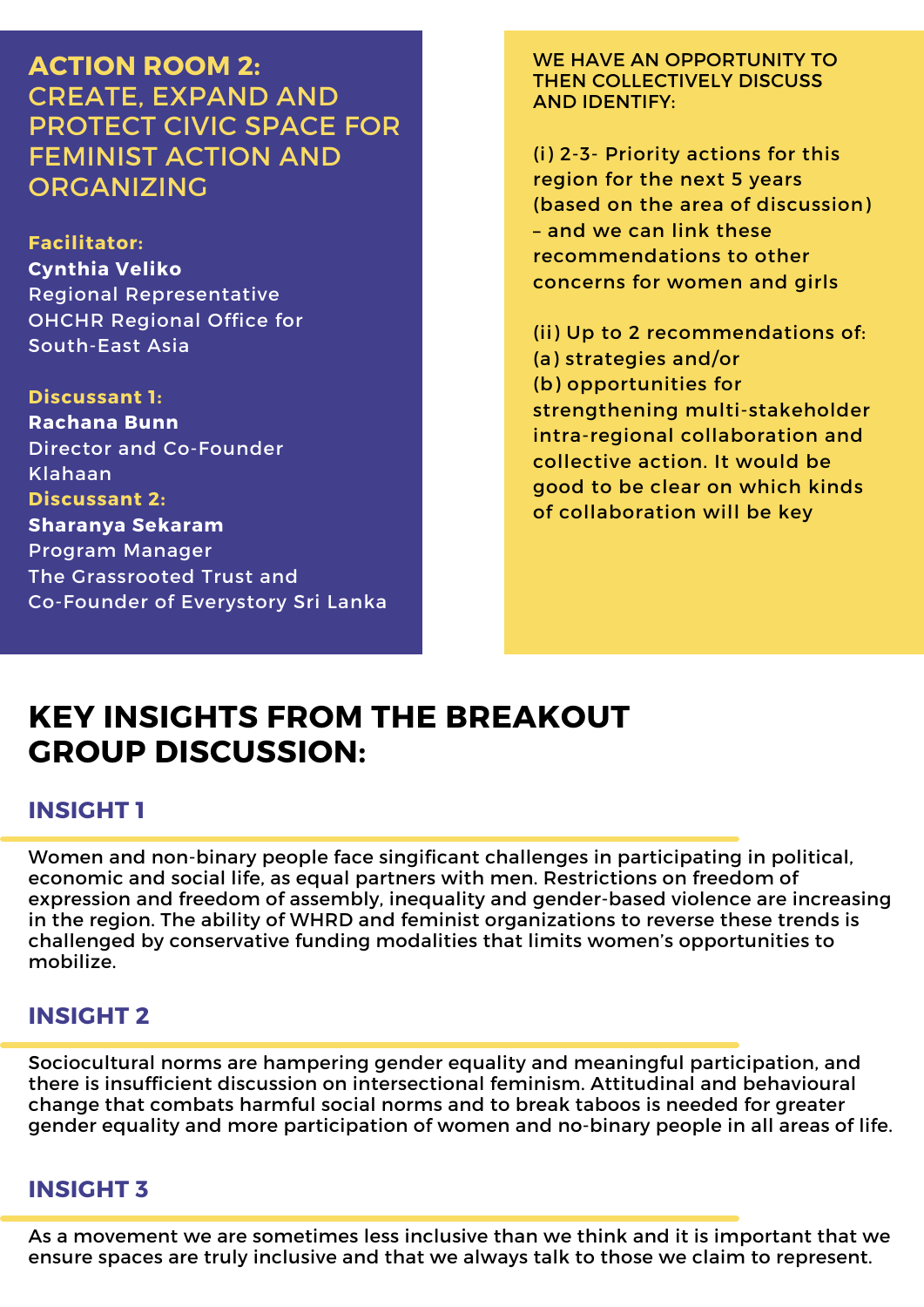#### **INSIGHT 4**

Women living in poverty and in rural areas face particular challenges in participating in public life and in the feminist movements due to lack access to technology in an increasingly digital environment.

## **KEY RECOMMENDATIONS FROM THE BREAKOUT GROUP DISCUSSION:**

| <b>RECOMMENDATION 1</b> | We need to think about the long term sustainability<br>of the movement and think of future generations of<br>women, girls and non-binary people. We need to<br>address formal and informal structural barriers to<br>participation.                                                                                                                                                                          |
|-------------------------|--------------------------------------------------------------------------------------------------------------------------------------------------------------------------------------------------------------------------------------------------------------------------------------------------------------------------------------------------------------------------------------------------------------|
|                         |                                                                                                                                                                                                                                                                                                                                                                                                              |
| <b>RECOMMENDATION 2</b> | Feminist movements must talk to the women and<br>girls that we represent. We also need to be mindful of<br>the diversity of women and girls when we claim to<br>represent others.                                                                                                                                                                                                                            |
|                         |                                                                                                                                                                                                                                                                                                                                                                                                              |
| <b>RECOMMENDATION 3</b> | Governments must be held accountable for the<br>hostile environment they are creating.                                                                                                                                                                                                                                                                                                                       |
|                         |                                                                                                                                                                                                                                                                                                                                                                                                              |
| <b>RECOMMENDATION 4</b> | We must find spaces for women to strategize safely<br>in the global south and we need more digital<br>feminist security. Women human rights defenders<br>and feminist movements must improve their digital<br>security. We must also ensure that women, girls and<br>non-binanry people without access to digital<br>technology can meaningfully participate in the<br>feminist movement and in public life. |
|                         |                                                                                                                                                                                                                                                                                                                                                                                                              |
| <b>RECOMMENDATION 5</b> | Governments must create safe spaces for women and<br>girls to participate in and women human rights<br>defenders must be protected and supported when<br>under threat.                                                                                                                                                                                                                                       |
|                         |                                                                                                                                                                                                                                                                                                                                                                                                              |
| <b>RECOMMENDATION 6</b> | Civil society needs to engage more with academia<br>and the education sector, as this can play a role in<br>building a rights-based culture.                                                                                                                                                                                                                                                                 |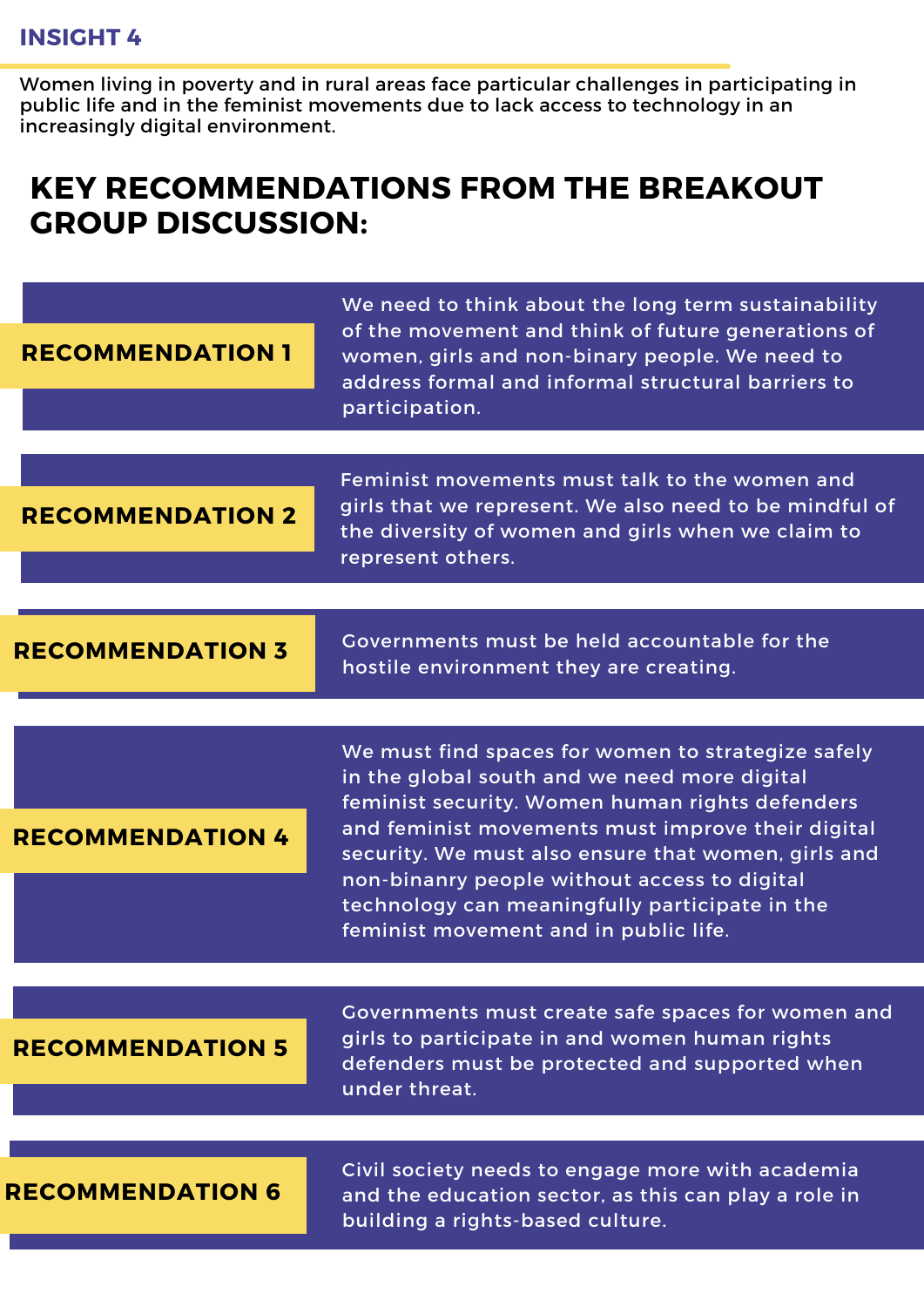**ACTION ROOM 3:** ADVANCE AND INCREASE MEANINGFUL PARTICIPATION, LEADERSHIP AND DECISION MAKING POWER OF WOMEN, GIRLS AND NONBINARY PEOPLE IN ALL THEIR DIVERSITY

**Facilitator: Joy Chia** Team Manager Women's Rights Program, Open Society Foundations

**Discussant 1: Nalini Singh** Executive Director Fiji Women's Rights Movement **Discussant 2: Bandana Rana** Member UN CEDAW Committee

WE HAVE AN OPPORTUNITY TO THEN COLLECTIVELY DISCUSS AND IDENTIFY:

(i) 2-3- Priority actions for this region for the next 5 years (based on the area of discussion) – and we can link these recommendations to other concerns for women and girls

(ii) Up to 2 recommendations of: (a) strategies and/or (b) opportunities for strengthening multi-stakeholder intra-regional collaboration and collective action. It would be good to be clear on which kinds of collaboration will be key

## **KEY INSIGHTS FROM THE BREAKOUT GROUP DISCUSSION:**

#### **INSIGHT 1**

Patriarchal culture in societies are not allowing women to take leadership roles; but they also limit our imaginations about who can be a leader and what leadership looks like.

#### **INSIGHT 2**

Coalition solidarity is very important for advocacy and awareness. Networking and linking amongst the different networks. Build environments that include all for participation

#### **INSIGHT 3**

Some proposed priorities for targeted actions:

- Continuous capacity building and training 1.
- Media to amplify women leadership- visibility 2.
- 3. Resource- funding of feminist movement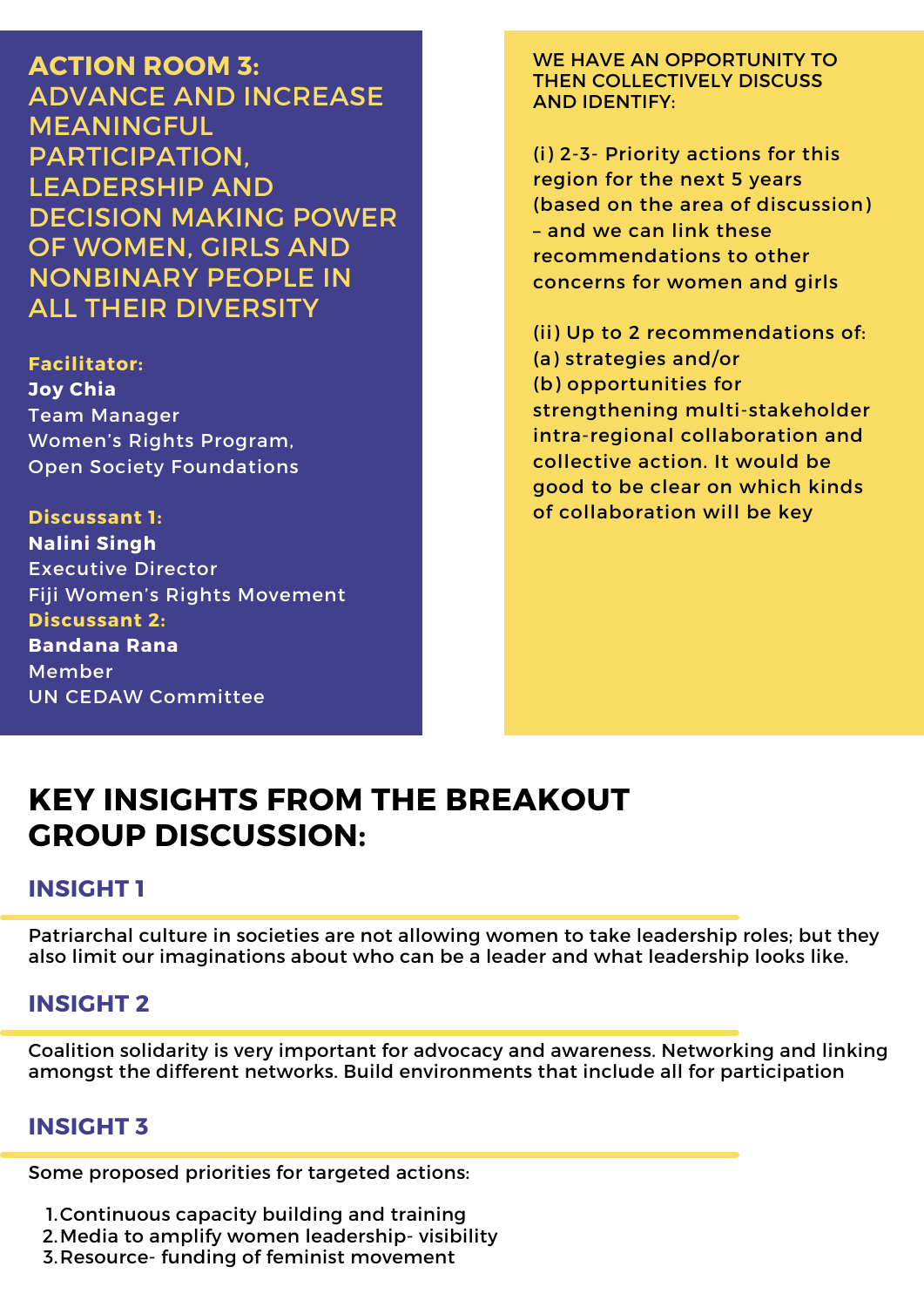#### **INSIGHT 4**

Need for better connection among CSW, CEDAW and other treaty bodies - because these connections will help to strengthen normative and regulatory frameworks.

#### **INSIGHT 5**

Temporary Special Measures can be very useful in changing the laws and policies that are barriers to women's political participation.

## **KEY RECOMMENDATIONS FROM THE BREAKOUT GROUP DISCUSSION:**

| <b>RECOMMENDATION 1</b> | Documentation of feminist leadership, especially to<br>impact evidence-based discussions at all level and<br>different forum. Research is also important as it<br>informs feminist movements on existing gaps and<br>will allow them to better build the strategies. |
|-------------------------|----------------------------------------------------------------------------------------------------------------------------------------------------------------------------------------------------------------------------------------------------------------------|
|                         |                                                                                                                                                                                                                                                                      |
| <b>RECOMMENDATION 2</b> | Increase the availability of high quality financing in<br>support of women's participation in public life.                                                                                                                                                           |
|                         |                                                                                                                                                                                                                                                                      |
| <b>RECOMMENDATION 3</b> | Reaffirm existing commitments to strengthen<br>normative and regulatory frameworks; and especially<br>focus on combatting violence against women in<br>public life.                                                                                                  |
|                         |                                                                                                                                                                                                                                                                      |
| <b>RECOMMENDATION 4</b> | Building up leadership that is from communities and<br>that are accountable from constituency.                                                                                                                                                                       |
|                         |                                                                                                                                                                                                                                                                      |
| <b>RECOMMENDATION 5</b> | Local, national and global level- connecting all the<br>levels transversally - local leaders connecting to their<br>counterparts and stakeholders.                                                                                                                   |
|                         |                                                                                                                                                                                                                                                                      |
| <b>RECOMMENDATION 6</b> | Leadership in life cycle- from young to aging leaders.                                                                                                                                                                                                               |
|                         |                                                                                                                                                                                                                                                                      |
| <b>RECOMMENDATION 7</b> | Continue to advocate for temporary special measures<br>to change laws and policies about women's<br>participation in politics.                                                                                                                                       |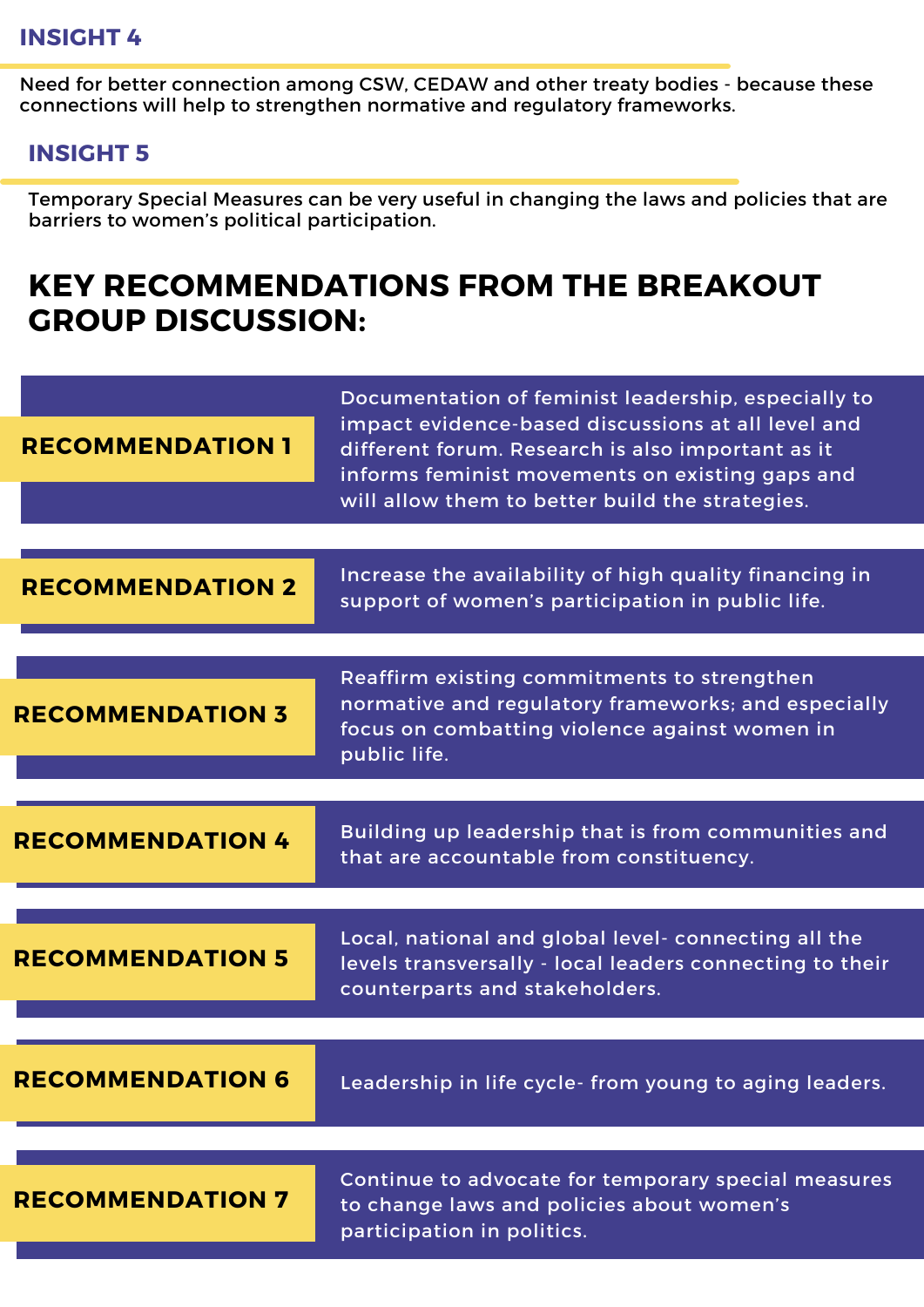**ACTION ROOM 4: STRENGTHEN** ADOLESCENT GIRL-LED, YOUTH-LED AND YOUTH-SERVING MOVEMENTS AND ORGANIZATIONS

**Facilitator: Reylynne Dela Paz** Senior Officer for Regional Girls' Rights Policy and Advocacy, Plan International Asia Pacific

**Discussant 1: Yasmine Bjornum** Executive Director, Sista

**Discussant 2: Satoko Yamaguchi** YWCA of Japan and Generation Equality Global Youth Task Force WE HAVE AN OPPORTUNITY TO THEN COLLECTIVELY DISCUSS AND IDENTIFY:

(i) 2-3- Priority actions for this region for the next 5 years (based on the area of discussion) – and we can link these recommendations to other concerns for women and girls

(ii) Up to 2 recommendations of: (a) strategies and/or (b) opportunities for strengthening multi-stakeholder intra-regional collaboration and collective action. It would be good to be clear on which kinds of collaboration will be key

## **KEY INSIGHTS FROM THE BREAKOUT GROUP DISCUSSION:**

#### **INSIGHT 1**

One size does not fit all for all feminist and youth led organisations, needs to be contextualised to the country context.

#### **INSIGHT 2**

The issues of the Pacific to be separated from Asia -the issues are not the same as Asia and how we approach the Pacific women's movement needs to be a bit more targeted.

#### **INSIGHT 3**

The importance of language in pushing for change or changing narratives towards empowerment.

#### **INSIGHT 4**

There needs to be a nuanced way of approaching youth issues. intersectional linkages need to be developed : Youth can be an umbrella but how different groups under that bracket get affected. especially focusing on specific Sexual and Reproductive Health rights comprehensive sexuality education for young as well as stakeholders, recognising that a digital divide exists too. who can access technology and how safe is technology.